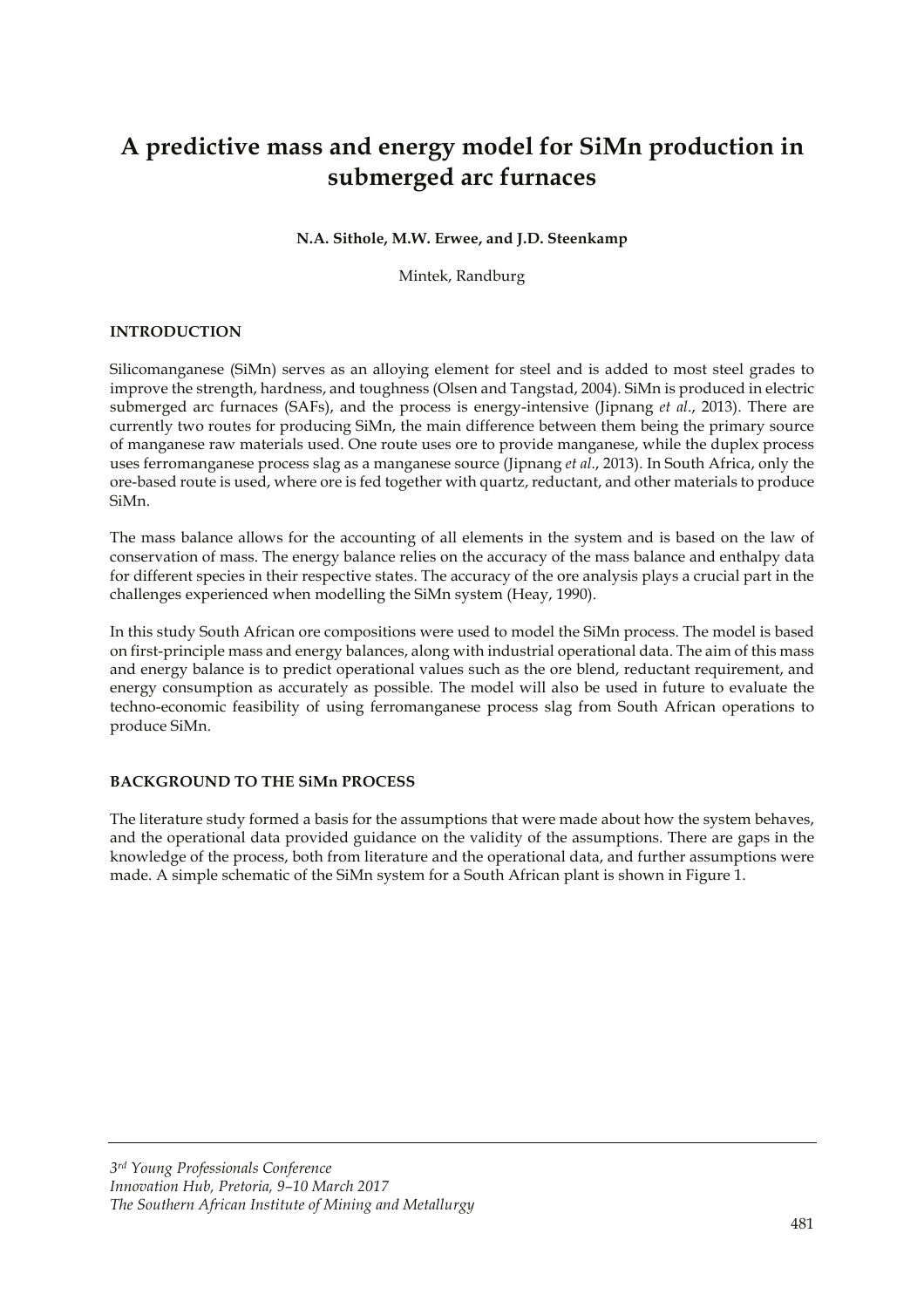

*Figure 1. Mass balance over the SAF at Transalloys (Thobadi, 2016)* 

## **ASSUMPTIONS AND CALCULATION APPROACH**

The data provided by Transalloys does not disclose full process details, but a number of important assumptions were made from the information available. The ore feed was assumed to be predominantly UMK and Wessels lumpy ore, though a small fraction of briquettes along with other inputs were added. The recycle streams and dust were not considered, and these streams will be incorporated later into the model. The reductant was assumed to be pure carbon and the quartz pure silicon dioxide; any discrepancies that arise will be corrected later. Sulphur and phosphorus were also excluded from the initial model.

The ore analysis was reworked to a mixture of ideal minerals based on XRD and EPMA analysis (in this case braunite, bixbyite, hausmannite, calcite, dolomite, quartz). This was done to ensure that the different amounts of oxygen associated with manganese could be captured for the mass balance and the correct enthalpy data could be used for the energy balance. The slag and metal temperature was assumed to be 1500 $\degree$ C and the off-gas temperature 350 $\degree$ C (a significant amount of CO<sub>2</sub> leaves the process compared with, for example, a ferrochromium process). The model was implemented (as a first pass) in Microsoft Excel®. The model inputs are the %FeO and (%CaO+%MgO)/%SiO2 ratio in the slag as well as the %C and %Si in the metal. Furthermore, the %Mn lost to the off-gas was also an input, as well as the energy losses (in this case assumed to be 15%). The mass balance is solved iteratively to calculate the amount of pure carbon and  $SiO<sub>2</sub>$  required to satisfy the specified conditions, as well as the metal, slag, and gas compositions. As per the approach by Broekman and Ford (2004), a correlation was drawn from 490 taps of plant data to estimate the amount of MnO in the slag as a function of the other slag components. This correlation does not include temperature, hence the scatter observed in the actual fitted model, but gave reasonable results. The correlation was found to be %MnO = 46.89 – 1.03 (%CaO+%MgO) with a regression coefficient of 0.73. When data for temperature becomes available, further refinement will be made to the model, since the activity of MnO in the slag is a function of both temperature and basicity (Holappa and Xiao, 2004). Based on a mass balance on 410 data points for one furnace, the average loss of manganese to the off-gas was 9.03 mass%. The 95% confidence on the mean for this figure is 1.31%. For the energy balance, enthalpy data was sourced mainly from FactSage 7.0 (FactPS database for pure species and gas, FTOxid for the slag enthalpy, and SGTE solutions database for the enthalpy of SiMn metal).

## **PRELIMINARY RESULTS**

To test whether the preliminary model data agrees with the actual furnace data, the average output masses, slag and metal chemistry, and energy consumption was compared to the model result (Table I).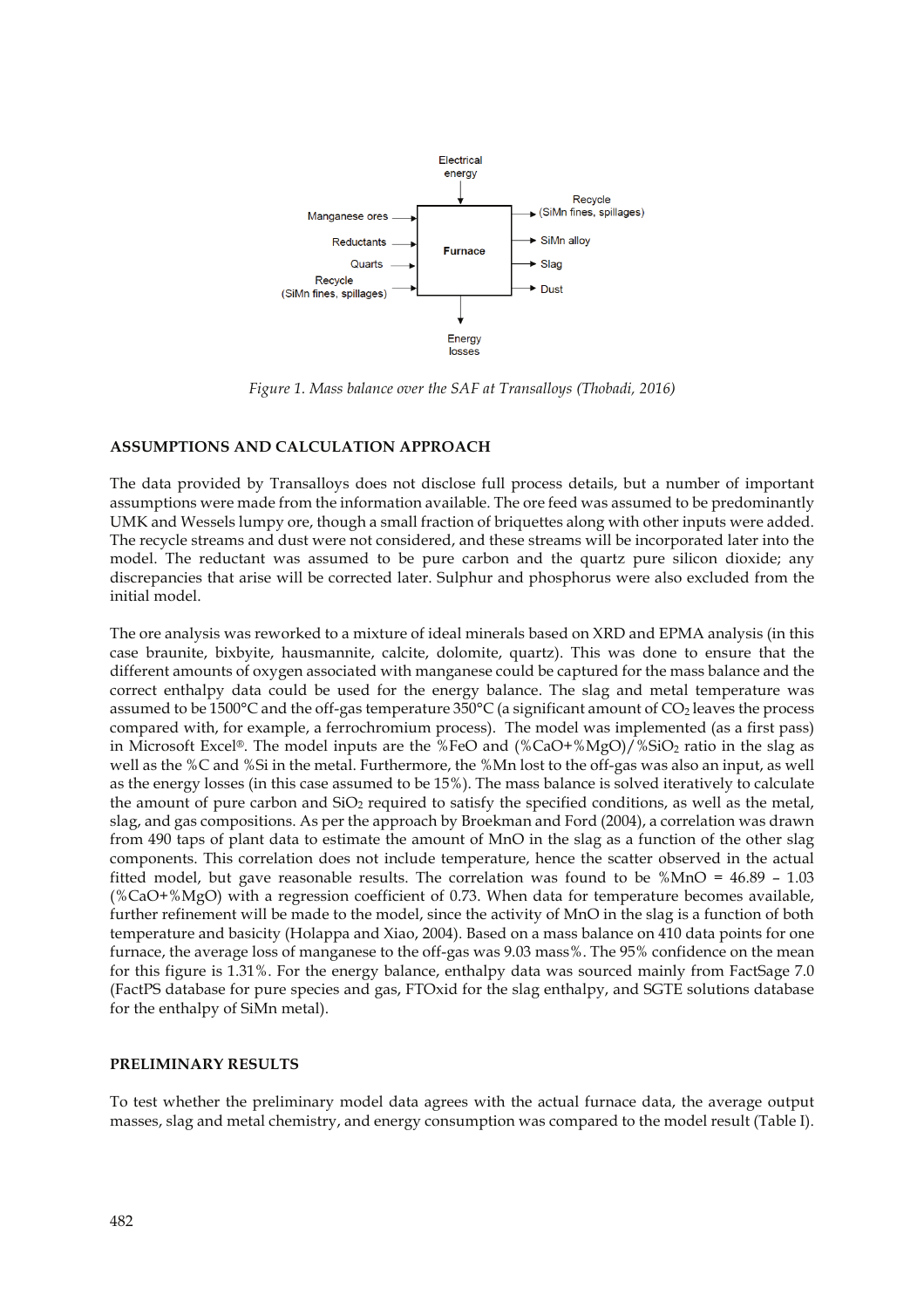| Parameter                                     | Model result     | Actual (av. ± std. dev) |
|-----------------------------------------------|------------------|-------------------------|
| Amount of C required per t ore                | 239              | $223.8 \pm 28.2$        |
| Amount of SiO <sub>2</sub> required per t ore | 298              | $296.6 \pm 23.6$        |
| Energy consumption (MWh/t SiMn)               | 4.15             | $4.0 \pm 0.3$           |
| Slag / metal ratio                            | 0.60             | $0.8 \pm 0.1$           |
| % Mn recovery                                 | 84.1             | $80.8 \pm 10.3$         |
| Metal chemistry                               |                  |                         |
| % Mn                                          | 68.5             | $66.4 \pm 1.3$          |
| %Fe                                           | 13.2             | $14.7 \pm 0.9$          |
| % $C$                                         | $\overline{1.8}$ | $1.8 \pm 0.2$           |
| $%$ Si                                        | 16.5             | $16.3 \pm 0.6$          |
| <b>Slag chemistry</b>                         |                  |                         |
| % MnO                                         | 10.4             | $12.9 \pm 1.7$          |
| % FeO                                         | 0.3              | $0.3 \pm 0.02$          |
| % SiO <sub>2</sub>                            | 53.8             | $46.3 \pm 1.5$          |
| % $Al_2O_3$                                   | $\overline{0.0}$ | $4.7 \pm 0.6$           |
| % CaO                                         | 29.6             | $25.0 \pm 1.6$          |
| % MgO                                         | 5.9              | $5.7 \pm 0.7$           |

# *Table I. Comparison of actual furnace data and model results*

## **CONCLUSION**

There is reasonably good agreement for all parameters, with the exception of the amount of  $SiO<sub>2</sub>$  and Al2O3 in the slag, which is attributed to the fact that the ash in coal and coke used as reductant is not included in the model (this will be added to the model in due course).